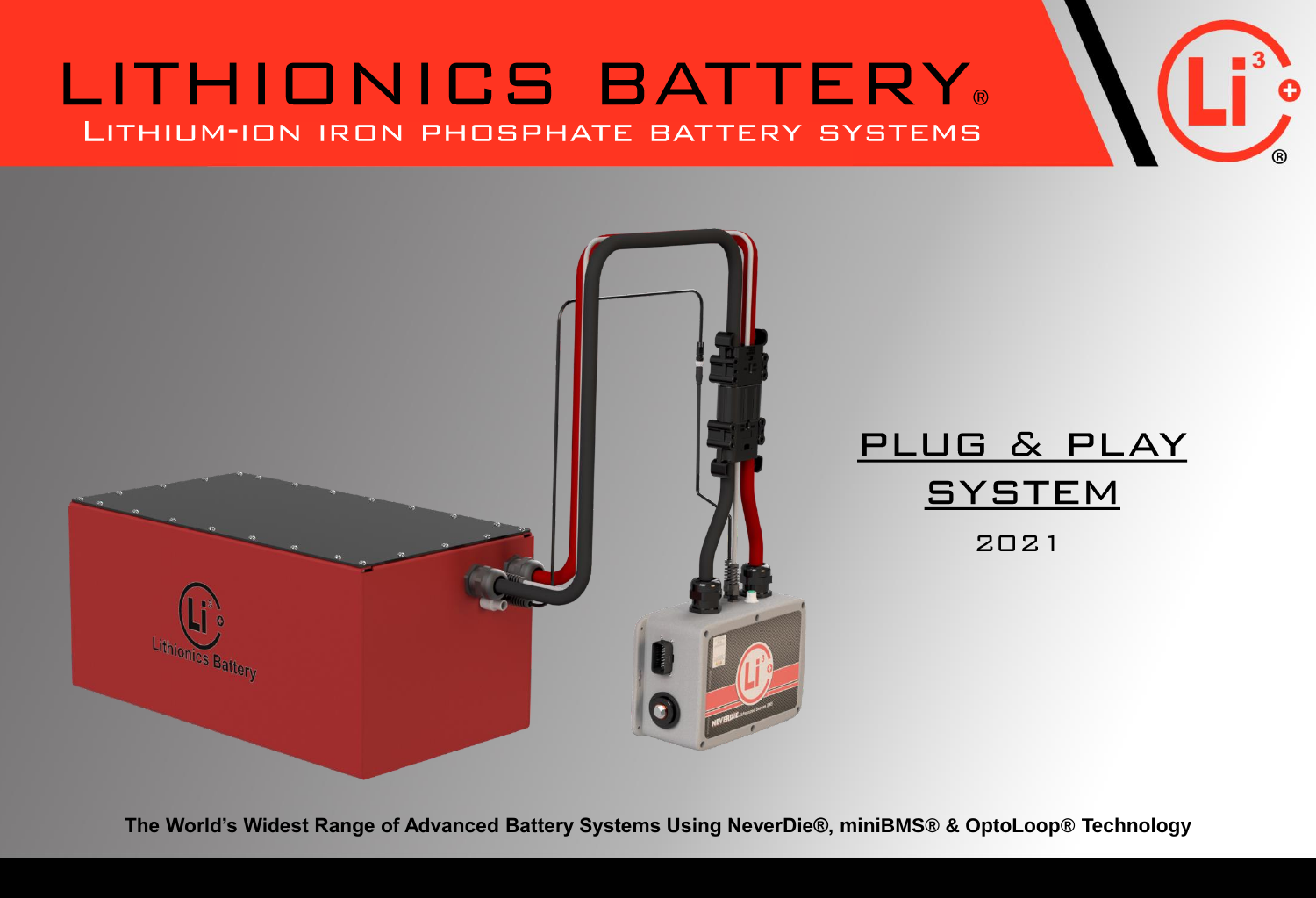# <u>LITHIONICS BATTERY® PLUG & PLAY BATTERY MODULES</u>

Lithionics Battery® uses an organic Lithium-ion Iron Phosphate chemistry in all of our lithium battery models. This naturally safe chemistry is paired with an internal shut down curtain technology inside each lithium cell, preventing any flame or explosion from thermal runaway events. Additionally, Lithionics Battery® uses a safe and easy-to-install Plug & Play connector system for battery-to-BMS and parallel connections. Lithionics Battery's Plug & Play system has been validated by third party accredited facilities such as Underwriter Laboratory for UL Listing and MGA Research Corporation for UN DOT compliance. These agencies certify that our Lithium-ion Iron Phosphate battery systems with our NeverDie® Battery Management System technology remains safe even under extreme conditions.

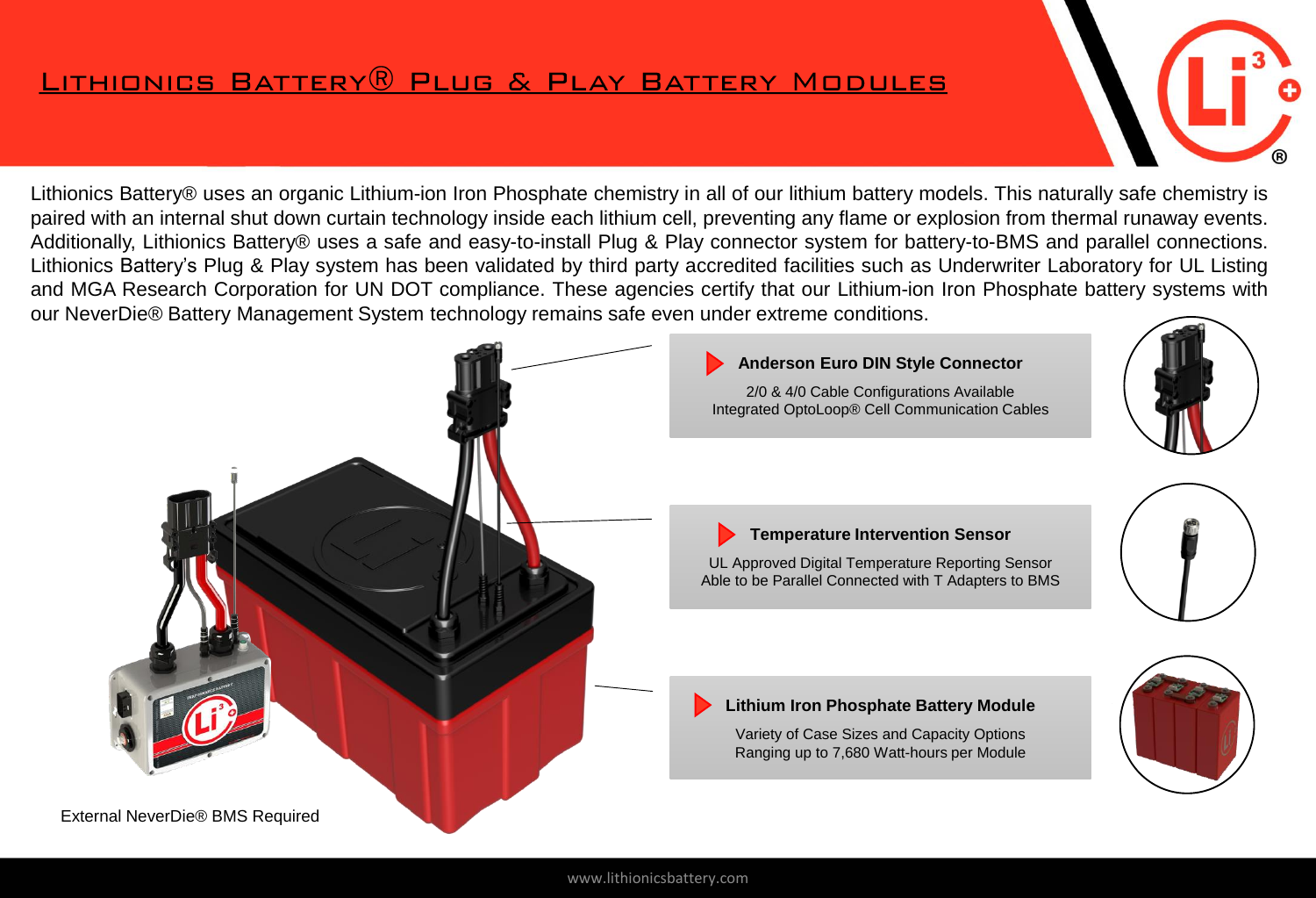## EXTERNAL NEVERDIE® BATTERY MANAGEMENT SYSTEM (BMS)

![](_page_2_Picture_1.jpeg)

Lithionics Battery's NeverDie® Battery Management System is a proprietary design featuring UL tested protective safety features, as well as state-of-health (status & fault codes), and state-of-charge monitoring. The NeverDie® Battery Management System is standard on all Lithionics Battery® systems to ensure your lithium batteries are operated within their rated specifications, increasing the lifespan of your battery system and protecting your valuable investment. With Lithionics Battery's NeverDie® OptoLoop® technology, a single external Battery Management System can monitor multiple batteries in parallel connection. This allows a flexible system design and the ability to expand battery capacity in the future, providing you with a single state-of-charge (and state-of-health) metering point.

![](_page_2_Figure_3.jpeg)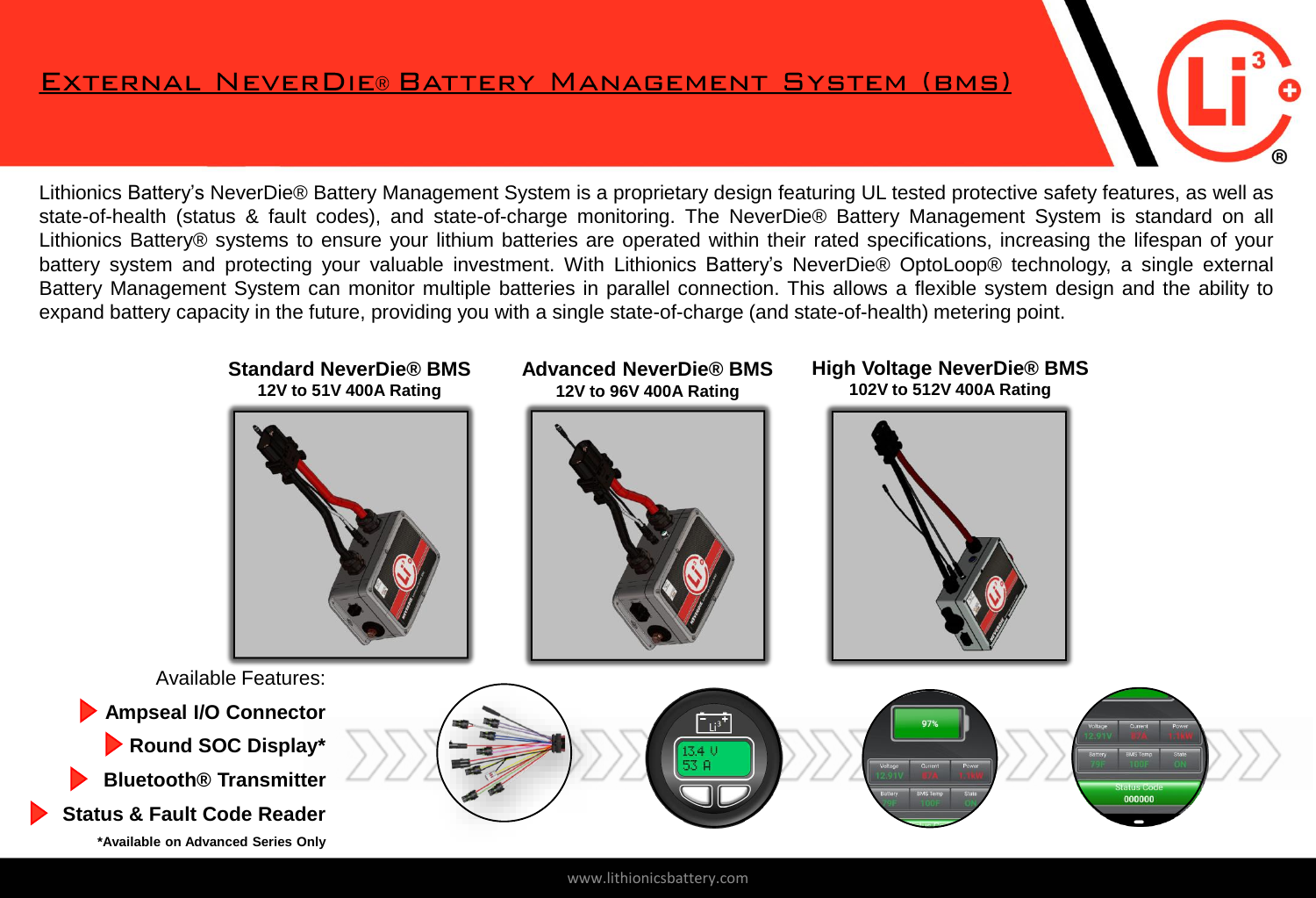### PARALLEL COMBINER BOX

The Plug & Play system features our parallel combiner box for parallel connections. The Plug & Play connector system reduces the risk of short circuit or mis-wiring during installation, and allows you to quickly connect or disconnect your system in minutes. Lithionics Battery® manufactures our wire harness and combiner box systems in-house to the recommended crimp and connection standards and fully tests all connections alongside your battery system for quality assurance.

![](_page_3_Picture_3.jpeg)

Note: Jumper DIN Connector Required for Unused Ports.

www.lithionicsbattery.com